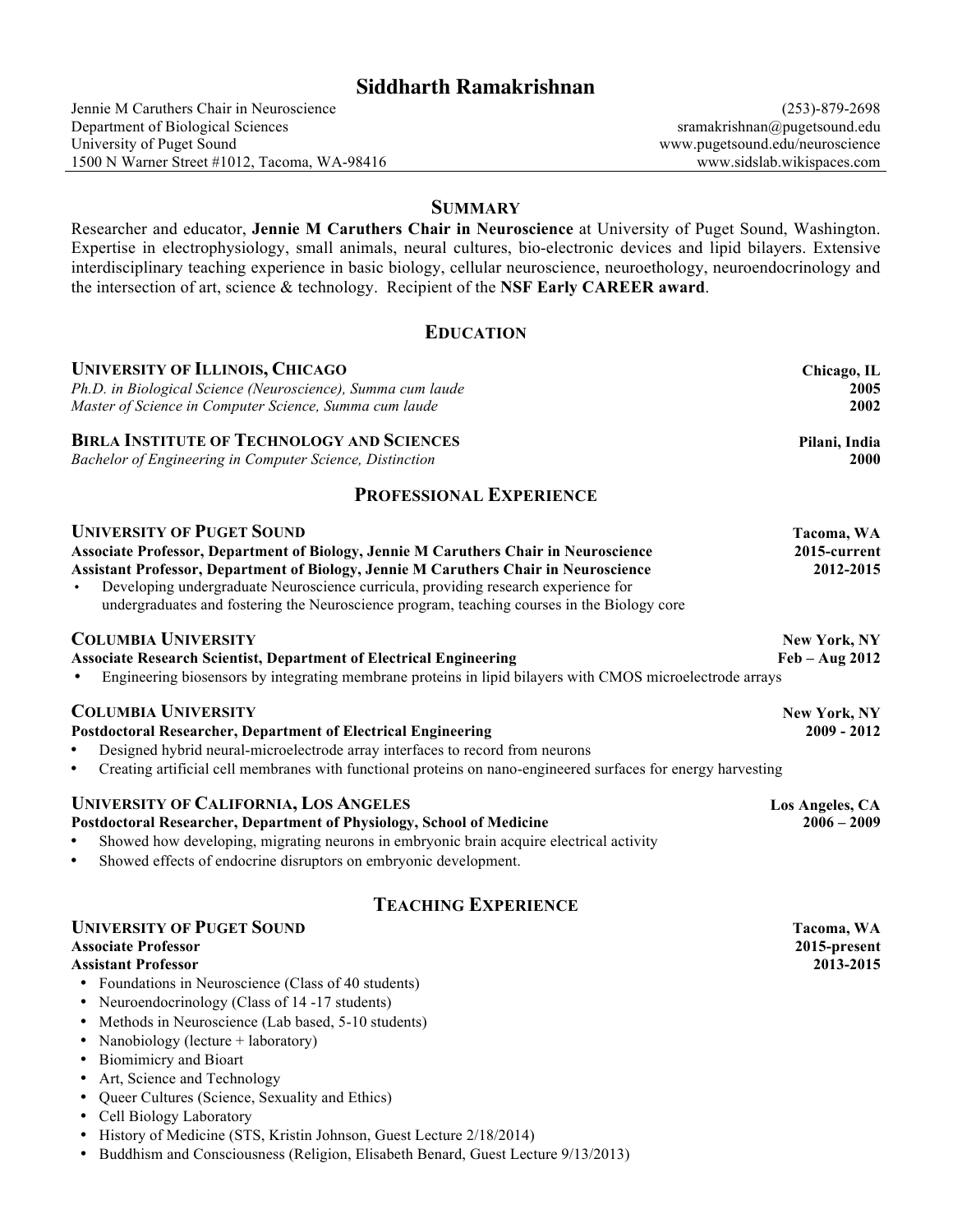- Robotics and the Brain, Freshman Seminar (Biology, Peter Wimberger, Guest Lecture, 4/24/2013)
- Nerve and Muscle Physiology (Exercise Science, Jung Kim, Guest Lecture 10/29/2012)
- Behavioral Neuroscience (Psychology, David Andresen, Guest Lecture 11/9/2012, 11/12/2012)

## **THE NEW SCHOOL OF DESIGN, PARSONS**

### **Co-Instructor**

- Taught Art, Science and Technology (www.nanobioart.com/classes/ArtSci) Online Course; ~10 graduate students
- Biotechnology, Nanotechnology and Art (artscicenter.com/hybrid); Class Size:  $\sim$ 15 graduate students

## **THE NEW SCHOOL OF DESIGN, PARSONS Invited Lecturer**

• "Animal Worlds, Animal Senses" for Prof. Jackie Brookner. Discussed topics from animal sensory behavior to consciousness; Class size: ~15 graduate students

### **JOHN J COLLEGE OF CRIMINAL JUSTICE Invited Lecturer**

• Taught the neurohormonal basis of sexual behavior; Class Size:  $\sim$ 15 graduate students

### **UNIVERSITY OF CALIFORNIA, LOS ANGELES Invited Lecturer, Design Media Arts / Nanoscience and Culture**

- Taught Nanoscience & Culture; ~10 Honors undergraduate students
- Design Media Arts: Consciousness (http://classes.design.ucla.edu/Winter09/9-1/blog/a/?s=siddharth); Class size: ~250; Senior undergraduate and graduate students

### **UNIVERSITY OF ILLINOIS, CHICAGO**

### **Lecturer (Won awards for teaching in 2003, 2004 & 2005, based on student/professor evaluations)**

- Animal Behavior & Neuroethology (2004, 2005) Class size of  $\sim$ 10; senior undergraduates and graduates
- Cellular Neurobiology (2004, 2005) Class size of  $\sim$  15; senior undergraduates and graduates
- Hormones & Behavior (2004, 2005) Class size of  $\sim$ 200; undergraduates
- Fundamental Neuroscience (2004, 2005); Class size of  $\sim$ 200; undergraduates and graduates
- Cellular Biology Laboratory (2003, 2004); Lab sizes of  $\sim$ 25-30; Undergraduates

## **PUBLICATIONS AND PRESENTATIONS**

- **Journal Publications/Book Chapters** (\* Denotes Undergraduate Student)**:**
- **2017** Skinner, D.\*, McHugh, G.\*, Hepker, M.\*, **Ramakrishnan, S.,** Cortisol exposure affects the developing GnRH neural system in zebrafish, General and Comaparative Endocrinology, (*submitted*).
- **2016** Inagaki, T., Smith, N.\*, Sherva, K.M.\*, **Ramakrishnan, S.**, Cross-generational effects of parental low dose BPA exposure on the Gonadotropin-Releasing Hormone3 system and larval behavior in medaka (*Oryzias latipes*), **NeuroToxiciology,** (2016) Dec;57:163-173. doi: 10.1016/j.neuro.2016.09.021
- **2016** Inagaki, T., Smith, N.\*, Lee, E.K.\*, **Ramakrishnan, S.**, Low dose exposure to Bisphenol A alters development of Gonadotropin-Releasing Hormone3 neurons and larval locomotor behavior in Japanese Medaka, **NeuroToxicology**  52 (2016) 188–197
- **2015** Roseman, J., Lin, J., **Ramakrishnan, S.**, Roesenstein, J., Shepard, K., Hybrid integrated biological solid state system powered with adenosine triphosphate, **Nature Communications**, *DOI: 10.1038/ncomms10070*.
- **2015 Ramakrishnan, S.** and Vesna.V., Games of Chance: Explorations into Animal Senses and Potentials in **Handbook of Digital Games and Entertainment Technologies**, ed. Editors: Ryohei Nakatsu, Matthias Rauterberg and Paolo Ciancarini (*accepted, in print* ISBN 978-981-4560-51-1)

**New York, NY 2011**

> **New York, NY 2011**

**Los Angeles, CA 2008**

> **Chicago, IL 2003-2005**

**New York, NY 2010 -2012**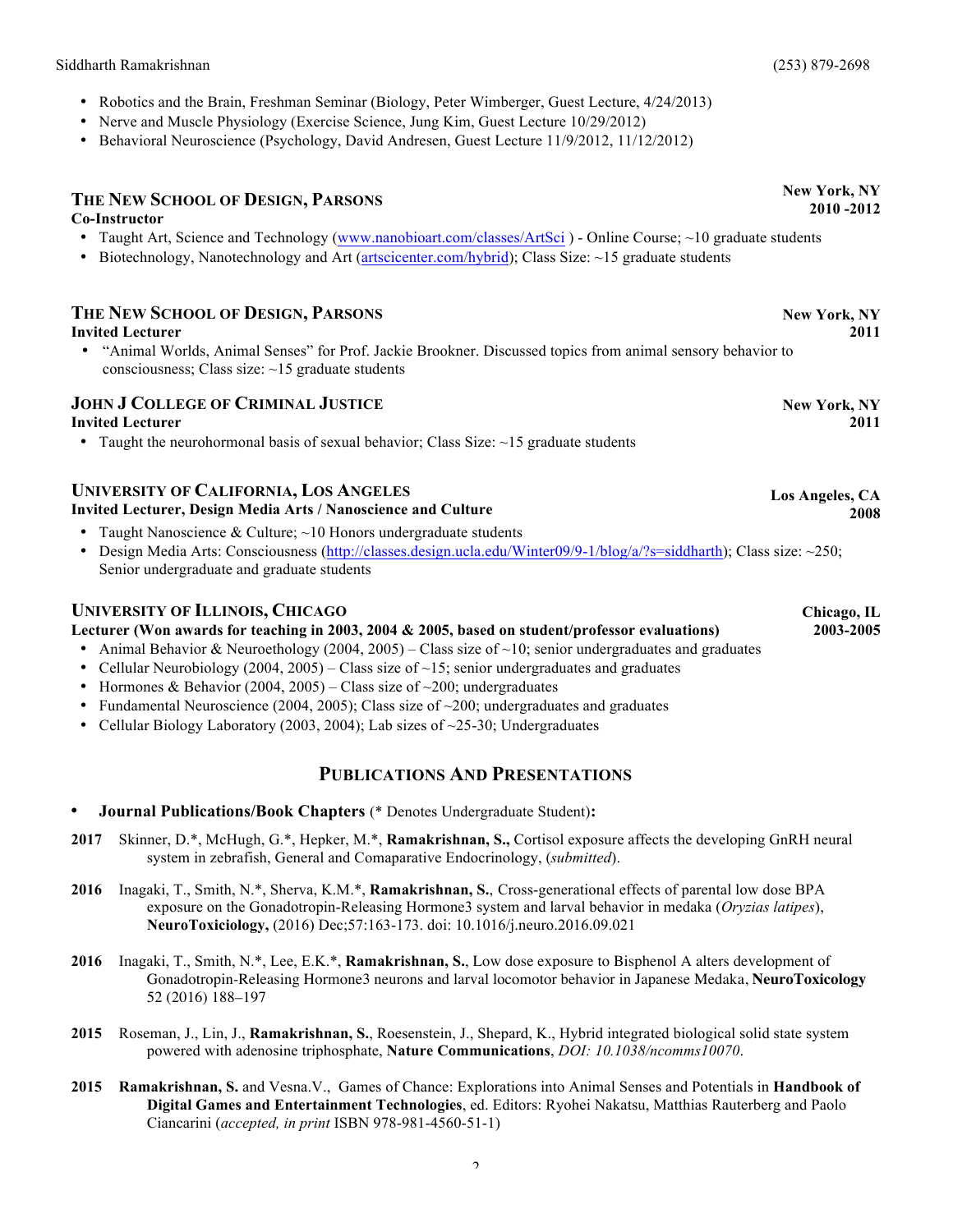- **2014 Ramakrishnan, S.,** Arnett, B.C., Murphy, A.D., Contextual Modulation of Multifunctional Central Pattern Generator, **Journal of Experimental Biology**, doi: 10.1242/jeb.086751, September 2014
- **2013** Rosenstein J.K**, Ramakrishnan S**.**,** Roseman J., and Shepard K**.,** Single Ion Channel Recordings with CMOS-Anchored Lipid Membranes, **Nano Letters**, DOI: 10.1021/nl400822r, (Web): May 1, 2013
- **2013 Ramakrishnan, S.,** Morphogenesis, Morphology and Men: Pattern formation from embryo to mind, **AI and Society**, DOI 10.1007/s00146-013-0504-9, August 2013
- **2013** Vesna V., and **Ramakrishnan, S**., Patterns, bodies and metamorphosis: The Hox Zodiac**, Technoetic Arts**, Volume 10, Numbers 2-3, December 2012 , pp. 197-206(10)
- **2011** Lei, N., **Ramakrishnan, S.**, Shi, P., Orcutt, J., Kam, L., Shepard, K, High-resolution extracellular stimulation of dispersed hippocampal culture with high-density CMOS multielectrode array based on non-Faradaic electrodes, **Journal of Neural Engineering,** 8(4); DOI: 10.1088/1741-2560/8/4/044003
- **2010** Vesna, V**.** and **Ramakrishnan, S**., Metamorphosis of the human animal: hox zodiac, Making Reality Really Real: Reflections on Art, technology and Consciousness, Ed. Ascott, R., Gangvik, E., and Jahrmann, M., **TEKS Publishing**, ISBN #978-82-998211-2-4
- **2010 Ramakrishnan S**., Lee W., Navarre S., Kozlowski D.J., Wayne N.L., Acquisition of spontaneous electrical activity during embryonic development of gonadotropin-releasing hormone-3 neurons located in the terminal nerve of transgenic zebrafish (Danio rerio)., **Gen Comp Endocrinol**., 168(3): 401-7
- **2009 Ramakrishnan, S**. and Wayne, N.L., Social cues from conspecifics alter electrical activity of gonadotropin releasing hormone neurons in the terminal nerve via visual signals, **American J. Physiology Regul. Integr Comp Physiol**. 297(1):R135-41.
- **2009** Reed, J., **Ramakrishnan, S**., Schmit, J., Gimzewski, J., Mechanical interferometry of nanoscale motion and local mechanical properties of living zebrafish embryos., **ACS Nano**., 3(8):2090-4
- **2008 Ramakrishnan, S.** and Wayne, N.L., Impact of Bisphenol A on embryonic development and sexual maturation, **Reproductive Toxicology**, 25(2):177-183

### • **Peer Reviewed Conference Publications:**

- **2011** Roseman, J., **Ramakrishnan, S.,** Shepard, K., Hybrid biological-solid-state circuits based on integrated, solid-support lipid bilayers, Nanoelectronic Devices for Defense & Security (NANO-DDS) Conference
- **2011** Lei, N., **Ramakrishnan, S.**, Shi, P., Orcutt, J., Kam, L., Shepard, K., A High Density CMOS Multi-Electrode Array For High-Resolution Extracellular Stimulation Of Neurons, BMES Conference
- **2011** Lei, N., **Ramakrishnan, S.**, Shi, P., Orcutt, J., Kam, L., Shepard, K., An Electrically-Stimulate Optically-Record Microsystem Based on Active CMOS Multi-Electrode Array for Dissociated Cell Cultures, Proceedings of IEEE/NIH Life Science Systems & Applications Workshop 2011 (LiSSA'11)
- **National/Regional Conference Publications /Posters (**\* Denotes Undergraduate Student, ^ High School Student):
- **2017** Goin, A.\* and **Ramakrishnan, S.** , Effect of Synthetic cathinones on GnRH neurons in zebrafish, Northwest Developmental Biology Meeting, Friday Harbor Labs, March 2016
- **2016 Ramakrishnan, S**. and Andresen D., Laborartory based undergraduate neuroscience curriculum at a small liberal arts college, Society for Neuroscience Annual Meeting, San Diego, October 2015
- **2016** Inagaki, T., O'Leary, J.\*, **Ramakrishnan, S.,** Impact of timing and duration of low dose BPA exposure on extrahypothalamic GnRH neurons, social and locomotor behavior in adult medaka, Society for Neuroscience Annual Meeting, San Diego, October 2016
- **2016** O'Leary, J.\*, Inagaki, T. and **Ramakrishnan, S,** Impact of timing and duration of low dose BPA exposure on GnRH3 neurons, social and locomotor behavior in adult medaka, Northwest Developmental Biology Meeting, Friday Harbor Labs, March 2016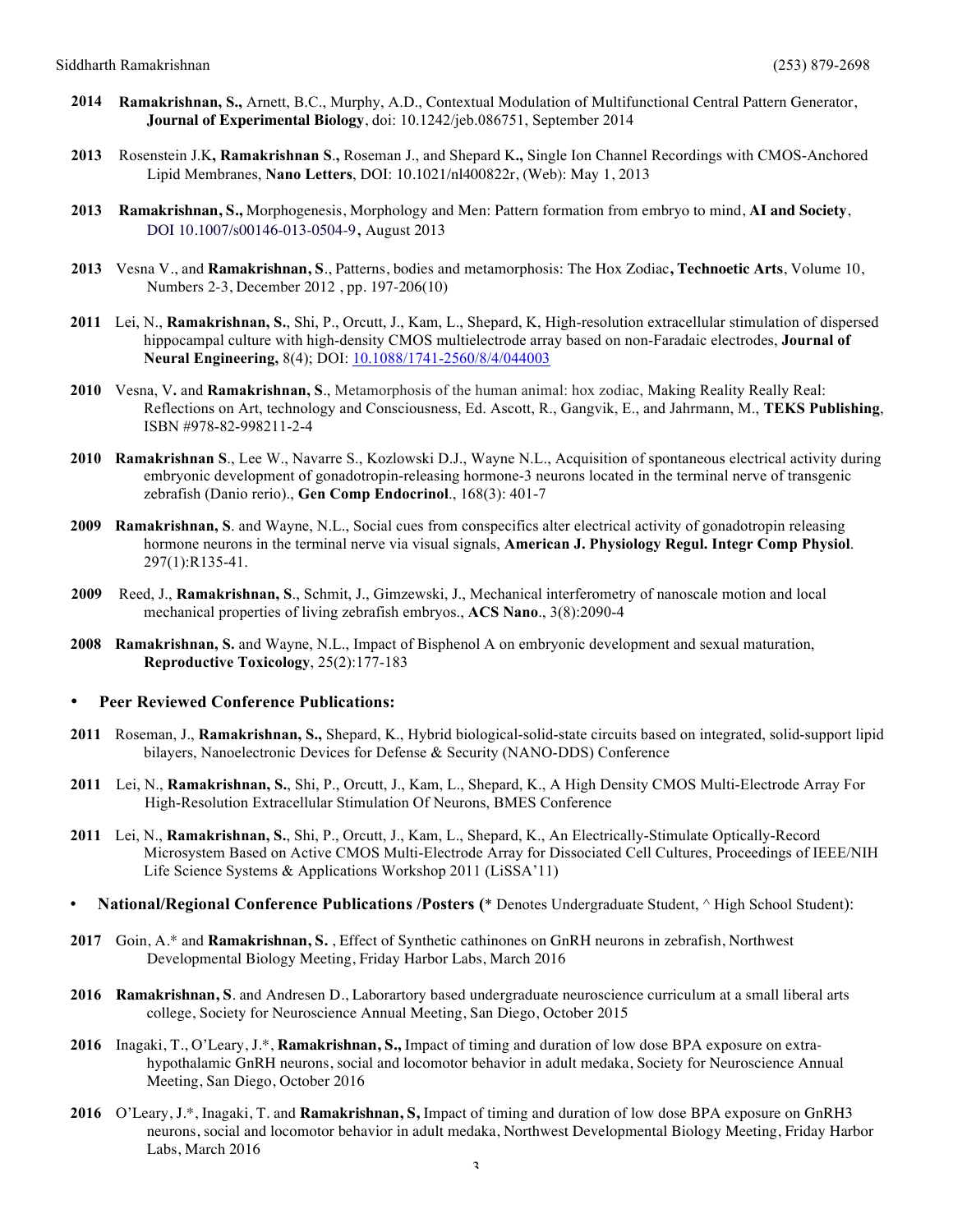- **2016** Selby, Z., Inagaki, T, and **Ramakrishnan, S**., Social Behavior in Adult Medaka Exposed to Low-Dose Bisphenol A During Early Development Determined by Mirror Approach, Northwest Developmental Biology Meeting, Friday Harbor Labs, March 2016
- **2015** Skinner, D.\*, and **Ramakrishnan, S.**, Effects of early cortisol exposure on the developing GnRH neuron system in zebrafish, Society for Neuroscience Annual Meeting, Chicago, October 2015
- **2015** Inagaki, T., Smith, N.\*, Sherva, K.\* , **Ramakrishnan, S.,** Transgenerational effects of Bisphenol A on embryogenesis, GnRH3 neural systems, and locomotor behavior in Japanese medaka, Society for Neuroscience Annual Meeting, Chicago, October 2015
- **2015** Smith, N.L.\*, Inagaki, T., **Ramakrishnan, S.,** Embryonic low dose BPA exposure in parents has transgenerational effects on GnRH neurons in the Japanese medaka, Abstract, Northwest Developmental Biology Meeting, Friday Harbor Labs, March 2015
- **2015** Skinner, D.\* and **Ramakrishnan. S,** Bisphenol A disrupts snail embryonic development via a putative estrogen mediated catecholaminergic pathway, Abstract, Northwest Developmental Biology Meeting, Friday Harbor Labs, March 2015
- **2015** Stackhouse, S.\*, Martens, H.^, and **Ramakrishnan, S.**, RFRP-3 Affects GnRH3 Neuronal Development And Larval Social Behavior In The Teleost *Oryzias latipes*, Abstract, Endocrine Society Meeting, March 5-8, 2015.
- **2014** Inagaki, T., Lee, E.K.\*, and **Ramakrishnan, S.,** Impact of Bisphenol A on the developing GnRH3 Neural System and Locomotor Behavior in Japanese Medaka, Society for Neuroscience Annual Meeting, November 2014.
- **2014** Tetreau, S. \*, Skinner, D.\* and **Ramakrishnan, S. ,** Bisphenol A affects early embryonic development in the pond snail *Helisoma trivolvis,* Annual Meeting of the Society for Developmental Biology, July 2014
- **2009 Ramakrishnan, S**., Navarre, S., Kozlowski, D., and Wayne, N.L., Targeted Inhibition of Electrical Activity Alters Axonal Pathfinding of Gonadotropin-Releasing Hormone-3 Neurons Located in the Terminal Nerve of Embryonic Transgenic Zebrafish (*Danio rerio*), Society for Neuroscience
- **2008 Ramakrishnan, S.** and Wayne, N.L., Effect of social cues on the electrophysiology of terminal nerve (TN)- GnRH neurons in female medaka, Society for Behavioral Neuroendocrinology Conference † (Best Poster Award Winner)
- **2007 Ramakrishnan, S**. and Wayne, N.L., Photoperiodic effects on reproduction and electrical activity of TN GNRH neurons in medaka (*Oryzias latipes)* Society for Behavioral Neuroendocrinology Conference
- **2006 Ramakrishnan, S.** and Wayne, N.L, Impact of an endocrine disruptor on early embryonic development, Developmental Biology Conference, Santa Cruz
- **2006 Ramakrishnan S**, Arnett BC and Murphy AD, Electrotonic network as a context dependant switch of a multifunctional pattern generator resulting in distinct behavioral outputs, Neural Control of Behavior, *Abstract*
- **2005 Ramakrishnan .S,** and Murphy A. D., GnRH as a peptide switch in modulating the CPG underlying oral behaviors in snails, Society for Behavioral Neuroendocrinology
- **2004 Ramakrishnan .S**, and Murphy A. D., Investigation of the role of GnRH as a neuromodulator during egg-laying behavior in two pulmonate snails: *Helisoma* (Planorbidae) and *Lymnaea* (Lymnaeidae)*,* Society for Neuroscience
- **2004 Ramakrishnan .S**, and Murphy A. D., GnRH as a possible neuromodulator during egg-laying behavior in two pulmonate snails: *Helsioma (*Planorbidae) and *Lymnaea (*Lymnaeidae), Abstract, Midwest Neurobiology Meeting
- **2003 Ramakrishnan .S**, and Murphy A. D., Modulation of the central pattern generator by the neuropeptide GnRH in the snail *Helisoma trivolvis,* Society for Neuroscience
- **1999 Siddharth R**., Prashant M. and Kumar R., An algorithm for encryption using molecular genetics, Proceedings of the 3rd international conference on Computational intelligence and Multimedia Application
- **Other Student Presentations/ Talks: (**\* Denotes Undergraduate Student, ^ High School Student)
- **2016** Goin, A.\*, Effect of Synthetic cathinones on GnRH neurons in zebrafish, Invited Talk, Murdock Undergraduate Research Symposium, Spokane, WA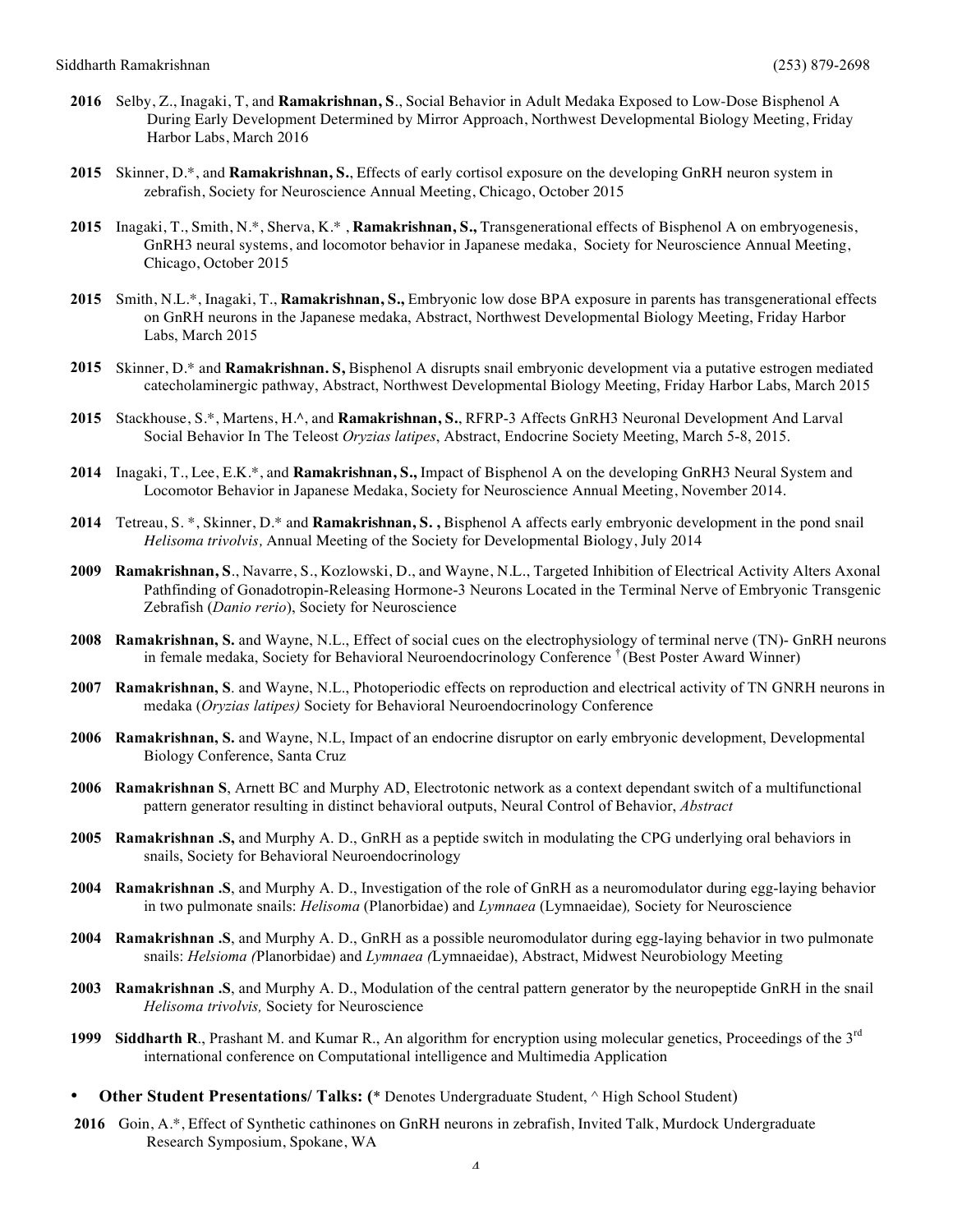- **2016** Goin, A.\* and **Ramakrishnan, S.** , Effect of Synthetic cathinones on GnRH neurons in zebrafish, Science and Math Research Symposium, University of Puget Sound\$ , *Winner Best Poster Award*
- **2015** Cadwell, O.\*, Rethinking literary fiction and theory of mind through digital neurolinguistic analysis, **Invited talk,**  Trustee Dinner, University of Puget Sound, Tacoma, WA
- **2015** Skinner, D.\*, and **Ramakrishnan, S.**, Effects of early cortisol exposure on the developing GnRH neuron system in zebrafish, Science and Math Research Symposium, University of Puget Sound<sup>\$</sup>, Winner Best Poster Award.
- **2015** O'Leary, J.\*, Inagaki, T. and **Ramakrishnan, S.**, Do medaka recognize Bisphenol A exposed conspecifics through visual or chemosensory cues?, Science and Math Research Symposium, University of Puget Sound
- **2014** Tetreau, S.\*, Investigating the mechanism by which Bisphenol A affects sustained movement in the pond snail *Helisoma trivolvis*, **Invited Talk,** Murdoch Research Symposium, Vancouver BC.
- **2015** Cadwell, O.\*, **Ramakrishnan, S.** and Benvensite, M., Rethinking literary fiction and theory of mind through neurolinguistic analysis, Poster Presentation, University of Puget Sound, Tacoma, WA
- **2014** Tetreau, S.\*, and **Ramakrishnan, S.,** Investigating the mechanism by which Bisphenol A affects sustained movement in the pond snail Helisoma trivolvis, Science and Math Research Symposium, University of Puget Sound\$ , *Winner Best Poster Award.*
- **2014** Kurth, E.M.\*, **Ramakrishnan S**., and Hodum P., Reproductive and Neurophysiological Effects of Chronic Plastic Ingestion in Northern Fulmars and Sooty Shearwaters**,** Science and Math Research Symposium, University of Puget Sound

#### • **Invited Talks/Panels/Workshops:**

- **2015 National Science Foundation,** Workshop**,** Primarily Undergraduate Institutions and the Brain Initiative Workshop**,**  Chicago, October 2015
- **2015 Seattle Sci-Art Molecular Shadows Salon,** Invited Talk, **"**Intersections of Art and Science", Seattle, WA, August 2015
- **2015 University of Puget Sound, University Relations Retreat,** Invited Talk, "Neural Swatches: Patterns of activity underlying behavior", Tacoma, WA, August 2015
- **2015 SciArt Nanolabs, University of California, Los Angeles, CA,** Workshop, "Workshop on DIY microscopy and Nanotoxicology", July 2015
- **2015 University of Washington, Seattle, DXArts**, Invited Talk, "Art and Brain: Science, Gender and Sexuality", April 2015
- **2014 Leonardo Art Science Education Rendezvous (LASER), UCLA,** Invited Talk, **"**Hox genes and body patterns", December 2014
- **2014 Gallaudet University, DC,** Invited Talk and Critique, **"**Of Merging Machines and Magic", November 2014
- **2014 SciArt Nanolabs, University of California, Los Angeles, CA,** Workshop, "Workshop on DIY microscopy and fish embryo development", July 2014 (http://vimeo.com/101642113; http://vimeo.com/102110833)
- **2014 Willamette University, Salem OR,** Invited Talk, **"**Dynamism during Development: Acquisition of electrical activity and axonal pathfinding in a developing neuroendocrine system"
- **2014 PIE Conference, University of Puget Sound, Tacoma, WA,** Invited Talk, **"**What brains tell us about patterns and perfection"
- **2013 Museum of Contemporary Art, Taiwan,** Invited Talk, **"Hox Zodiac"** Conference on Posthumanist Desire
- **2013 Thompson Hall Seminar, University of Puget Sound, Tacoma,** "Under the spell of the surroundings: How environmental factors affect brain physiology, behavior and reproduction"
- **2012 Turing Symposium, UCLA, "**Morphogenesis, Morphology and Men: Pattern Formation from Embryo to Mind" (http://cnsi.ctrl.ucla.edu/streaming/art-sci/5252012-ramakrishnan)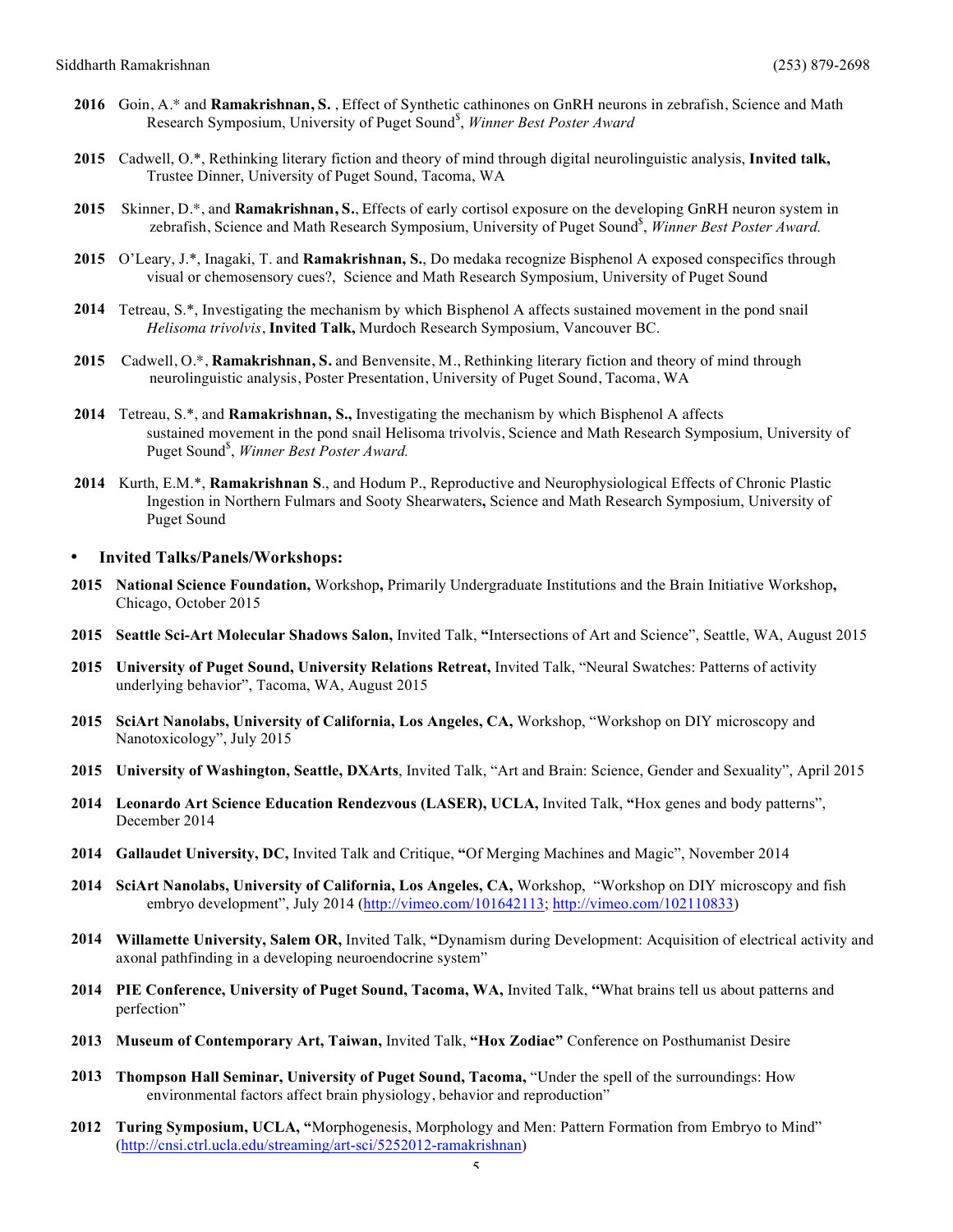- **2012 College Art Association Panel, Los Angeles,** Panel, "Is It Time to Question the "Privileging" of Visual Art?"
- **2011 Hong Kong Microwave Festival,** Panel, "New Generation Scientists Speak: Sci|Art: Connections, Art|Sci Networks" moderated by Prof. Victoria Vesna
- **2011 EdLab Seminar at Teachers College**, Columbia University, New York, **Invited Talk,**  "Sneak peeks into the brain: Tales that fish and snails can tell"; http://edlab.tc.columbia.edu/index.php?q=node/6374
- **2011 National Academy of Sciences** (DASER), Invited Talk, "Looking within and Without: Perspectives from Neuroscience and Art|Science" (https://www.youtube.com/watch?v=Hf7eIdwbmWs), Washington DC.
- **2011 Indian Institute of Technology, Department of Biotechnology Chennai**, Invited Talk, "Dual Perspectives in Neuroscience:Basic vs. Hybrid systems – In Vivo vs. cultures – Patch Clamp vs. Electrode arrays", Chennai, India
- **2011** "A Window into Hormones and Development:Environmental Estrogens Shaping Ontogeny and the Development of the GnRH Neuroendocrine System" at Indian Institute of Science Education and Research, Thiruvananthapuram, India
- **2010** Invited critique for design-media art student projects at The New School of Design, Parsons, New York
- **2009** UCLA Brown Bag lunch series at the Design Media Art Center, Los Angeles "Pattern generation and Pattern formation in Animal neural networks" - http://artsci.ucla.edu/?q=node/271
- **2007** National Brain Research Center and National Inistitute of Immunology, India- "Master Manipulators: How neurohormones shape our brain from development to adulthood"

### • **Professional Memberships**

Society for Neuroscience, Society for Developmental Biology, Biomedical Engineering Society, College Arts Association, Endocrine Society

## **ADDITIONAL INFORMATION AND SKILLS**

| $\bullet$                                                      | <b>Grants and Awards</b>                                                                                                                           |  |  |
|----------------------------------------------------------------|----------------------------------------------------------------------------------------------------------------------------------------------------|--|--|
| 2017                                                           | NIH-NIDA R15 proposal (\$300,000) - submitted                                                                                                      |  |  |
| 2017                                                           | NSF-IOS-Preproposal - submitted                                                                                                                    |  |  |
| 2016                                                           | NSF-Research Cluster Network – Undergraduate Biology Education, Life-Maker-Space, \$50,000                                                         |  |  |
| 2015                                                           | Creative Capital, Andy Warhol Foundation, M(y)Crobes: Create your own Wearable Biosensor (not funded)                                              |  |  |
| 2015                                                           | NSF Major Research Instrumentation Award (in collaboration with Dr. Megan Geseel (PI), Chemistry,<br>University of Puget Sound); Funded: \$100,000 |  |  |
| 2014                                                           | Keck Foundation Award – Initiative For NeuroCulture (2014-2018); Funded : \$250,000                                                                |  |  |
| 2013                                                           | NSF Early CAREER Award (2013-2018); Funded: \$700,000                                                                                              |  |  |
| 2012                                                           | Mellon Foundation Award for Neuroscience Consortium (NW5C); Funded: \$10,000                                                                       |  |  |
| 2011                                                           | Fellow Art Sci Center UCLA, Los Angeles                                                                                                            |  |  |
| 2014-2016                                                      | Student Best Poster Awards, at annual Science and Math Research Symposium, University of Puget Sound                                               |  |  |
| 2008                                                           | Best Poster Award at Society for Behavioral Neuroscience, Groningen                                                                                |  |  |
| 2003-2005                                                      | Awards for Excellence in Teaching (3 years), Department of Biological Sciences, University of Illinois, Chicago                                    |  |  |
| 2000, 2001                                                     | University Fellowship, University of Illinois, Chicago<br><b>Dean's Fellowship in Computer Science, University of Illinois, Chicago</b>            |  |  |
| <b>Science Education Outreach and Exhibitions</b><br>$\bullet$ |                                                                                                                                                    |  |  |
| 2016                                                           | Hox Zodiac Dinner, University of Puget Sound, Tacoma, March 2016                                                                                   |  |  |

**2015 Hox Zodiac Dinner,** Vienna, Austria, October 2015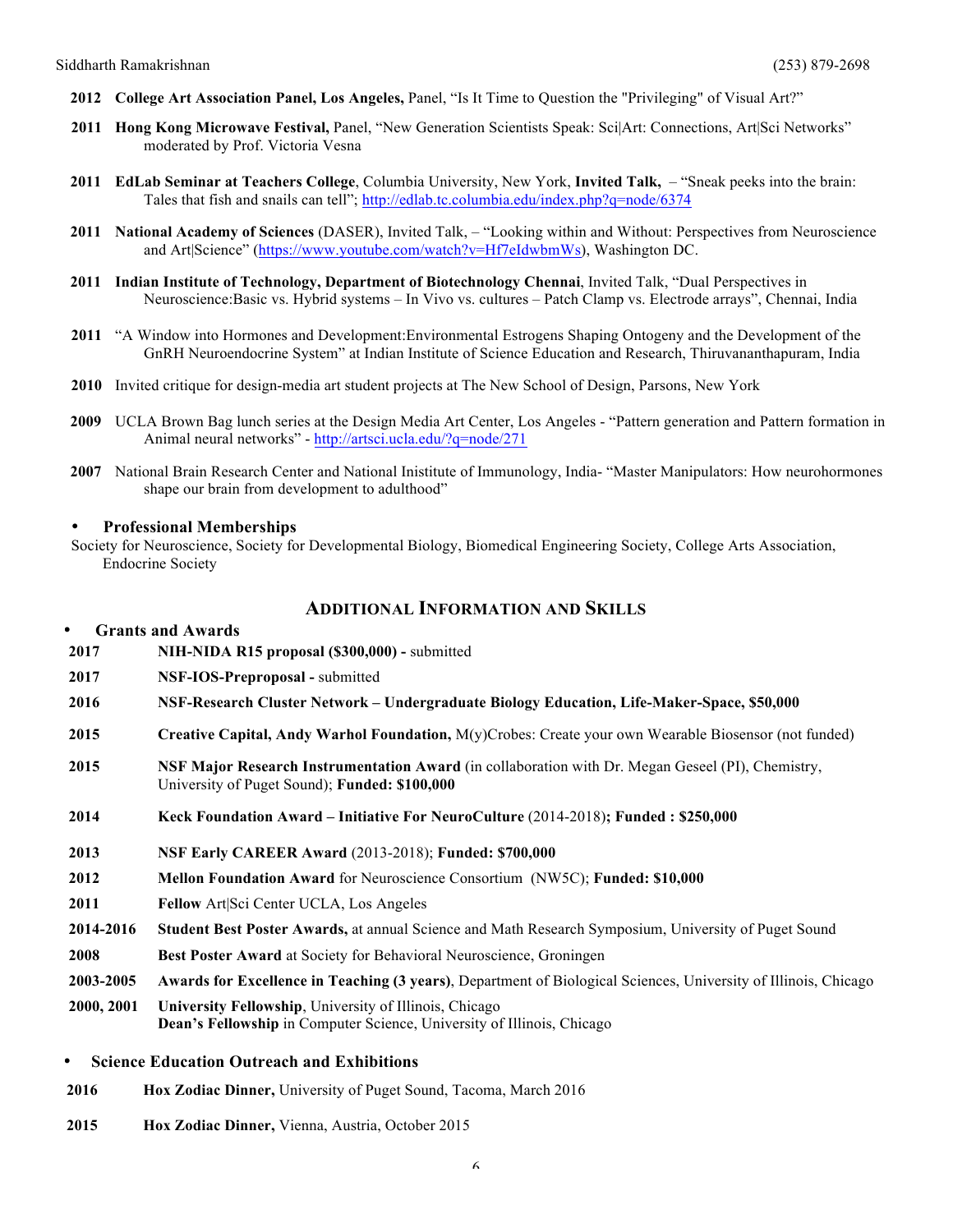Siddharth Ramakrishnan (253) 879-2698

- 2015 M(y)Crobes: Create your own Wearable Biosensor -- a Computational Fashion Workshop, Eyebeam, New York
- **2015 Food Systems, Surroundings, Sensibilities**, **M(y)crobes**, Cotard Syndicate (with Stefani Bardin and Toby Heys), Bronx River Art Center, NY, January 2015
- **2014 Hox Zodiac Dinner** at the Art Sci Center, University of California, Los Angeles (Dec 2014)

**2015 Hox Zodiac Dinner**, Sci Art Nanolabs, University of California Los Angeles, July 2015

- **2014 Micronations** at the Asia Triennial (Cotard Syndicate), Manchester, England
- **2013 Hox Zodiac** at the Posthumanist Desire Exhibition MOCA, Taipei
- **2012 Art, Environment, Action** at the New School of Design Parsons: "Sensory Misperceptions" by the Cotard Syndicate
- **2012** Harvest Works, New York, "**Dog Nose Knows: An interactive boardgame**" with Victoria Vesna and Adeline Ducker
- **2011** Microwave International New Media Arts Festival: Dog olfaction, beyond human smells & The Hox Project; http://www.microwavefest.net/festival2011/index.html
- **2011** "Art|Science: Conundrum or Confluence" http://www.thenewyorkoptimist.com/HeidiRussellPresentsSiddharthRamakrishnanArt\_ScienceAug29\_2011.html
- 2011 9th Annual Symposium, Center for Society and Genetics, UCLA: The Sniffing Booth; http://nanobioart.com/sniffingbooth
- **2010** "The Secret of Snail Patterns" http://thenewyorkoptimist.com/secretsnailpatternsiddharthram071309.html
- **2009-10** INDAF, Incheon International Digital Art Festival, Korea: "The Hox Zodiac Installation"; http://artsci.ucla.edu/hox/
- **2007** "Biomimicry and Ecology", Documentary, Syncronous Design; Consultant on biomimicry

### • **Patents and Inventions**

- **2013** WO 2013154750, Systems and methods for biological ion channel interfaces, Roseman, J., **Ramakrishnan, S.,** Rosenstein, J., and Shepard, K.L.
- **2013** #cu12278, Single Molecule Sensor on Nanopore Platform for Ion Channel Studies, Rosenstein, J.K., **Ramakrishnan, S.**, and Shepard, K.
- **1999** "AEGIS" *an Algorithm for Encryption using Molecular Genetics and Image Patterns* from De Penning & De Penning. **Ramakrishnan, S.**, and Murthy, P.

### • **University Service**

**2017** EstroFem workshop with Mary Tsang, Organizer **2017** Women Advance Together Workshop with Dr. Nancy Wayne, Organizer **2016** Glucose sensor workshop with Dr. Rita Blaik, Organizer **2016** Building Arduino Sensors workshop with Dr. Tyler Fox, Organizer **2016** Workshop on grant writing for junior science faculty **2015-present** University Senate **2014** Chaired panel at Race and Pedagogy conference **2013-present** Member Institutional Review Board **2013-present** Member Institutional Animal Care and Use Committee **2014-present** Board Member Gender and Queer Studies Program **2013-present** Board Member Bioethics Program (Developed program and curriculum) **2013** Technology and Teaching Committee (Special committee to meet with trustees)